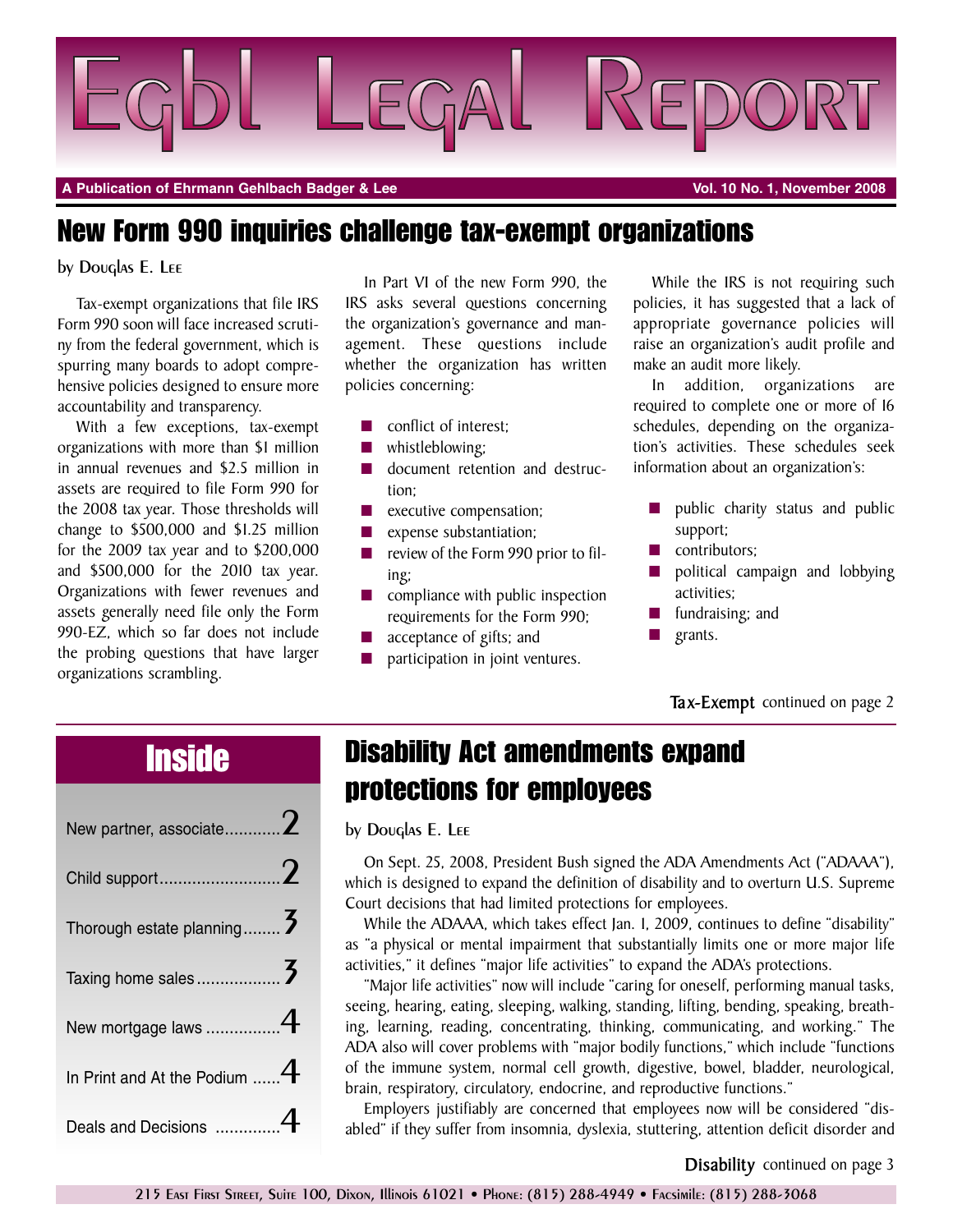As part of its continuing efforts to serve its clients better and more efficiently, Ehrmann Gehlbach Badger & Lee in April named Dana M. Considine a partner with the firm and in June hired Emily R. Vivian as an associate.

Dana, who joined EGBL as an associate in 2003, concentrates her practice in all aspects of family law, civil litigation including collection and landlord-tenant, criminal law and municipal law.

She is a native of Amboy, where she resides with her husband Kasey. She graduated from Amboy High School as valedictorian in 1997. She is a 2003

graduate of Drake University Law School, where she was named to the Dean's List. She is a member of the Illinois Bar Association, the Lee County Bar Association, the Ogle County Bar Association, the American Bar Association and the American Association for Justice.



Emily concentrates her practice in trust and estate planning and administration, real estate and business law.

She is a native of Dixon, where she resides with her husband Jeremy and their son Henry. She is a graduate of the Chicago-Kent College of Law and the University of Illinois, where she earned a degree in accountancy. After graduating

from law school, Emily practiced for two years with a firm in Peoria. She is a member of the Illinois State Bar Association and the Lee County Bar Association.

EGBL is pleased and proud to be able to offer Dana's and Emily's services to its clients and looks forward to long relationships with both of them.



### **Tax-Exempt . . .**

Continued from page 1

Given the IRS's renewed interest in accountability and transparency, tax-exempt groups ignore the Form 990's prodding at their peril. Most tax advisers and attorneys are advising their larger tax-exempt clients to begin reviewing and preparing the suggested policies as soon as possible. EGBL shortly will be providing the tax-exempt organizations it represents more detailed information about the new Form 990 and the challenges it presents. In the meantime, clients with

questions should not hesitate to contact us.



### **Ignoring child support order proves costly for employer**

#### by Rolfe Ehrmann

The Illinois Supreme Court recently entered a judgment against Harold Miller, Sr., in the amount of \$1,172,000 as a penalty for failure to pay child support totaling over \$12,000. Interestingly, however, Harold Sr. is not the deadbeat dad we often read about. Instead, he is the deadbeat dad's employer.

Harold Sr. is an architect who employed his son. The son was involved in a divorce requiring him to pay \$82 per week in child support. Harold Sr. received the notice normally sent to employers requiring him to deduct the child support and to forward it to the Statewide Disbursement Unit. Oddly, although Harold Sr. did withhold the child support, he failed to forward it to the SDU.

Illinois law imposes a \$100 per day penalty on any employer that fails to withhold child support or fails to forward it to the SDU. Although there is a seven-day grace period, the penalty is even more severe than it appears.

The penalty applies per day and per each payment missed. Therefore, after the grace period, an employer that fails to withhold or pay child support owes the recipient \$100 per day for each day of the first week, \$200 per day for the two missed payments of the second week, and so on, so that by the 10th week the employer is incurring a penalty of \$1,000 per day.

For Harold Sr. the failure to forward child support was chronic and ultimately amounted to a total of \$12,382 in unpaid child support. Given the compounding nature of the penalty, the penalty calculated and assessed by trial court totaled \$1,172,000. Harold Sr. claimed the penalty was unconstitutionally severe, but the Illinois Supreme Court disagreed, saying the statute could and should be enforced literally.

The lesson for any employer served with a notice to withhold child support is to obey the notice. If the notice is not followed, the statute requires the court to assume the employer intentionally failed to withhold or pay. Every employer, no matter how small, therefore should create a system to ensure that child support is withheld and paid.

The lesson for a support recipient who is not receiving child support although an employer has been served with a notice to withhold is that he or she may be entitled to a substantial amount of money from the employer. The clear policy of the law, as Harold Sr. learned the hard way, is to hold employers responsible for child support collection problems.

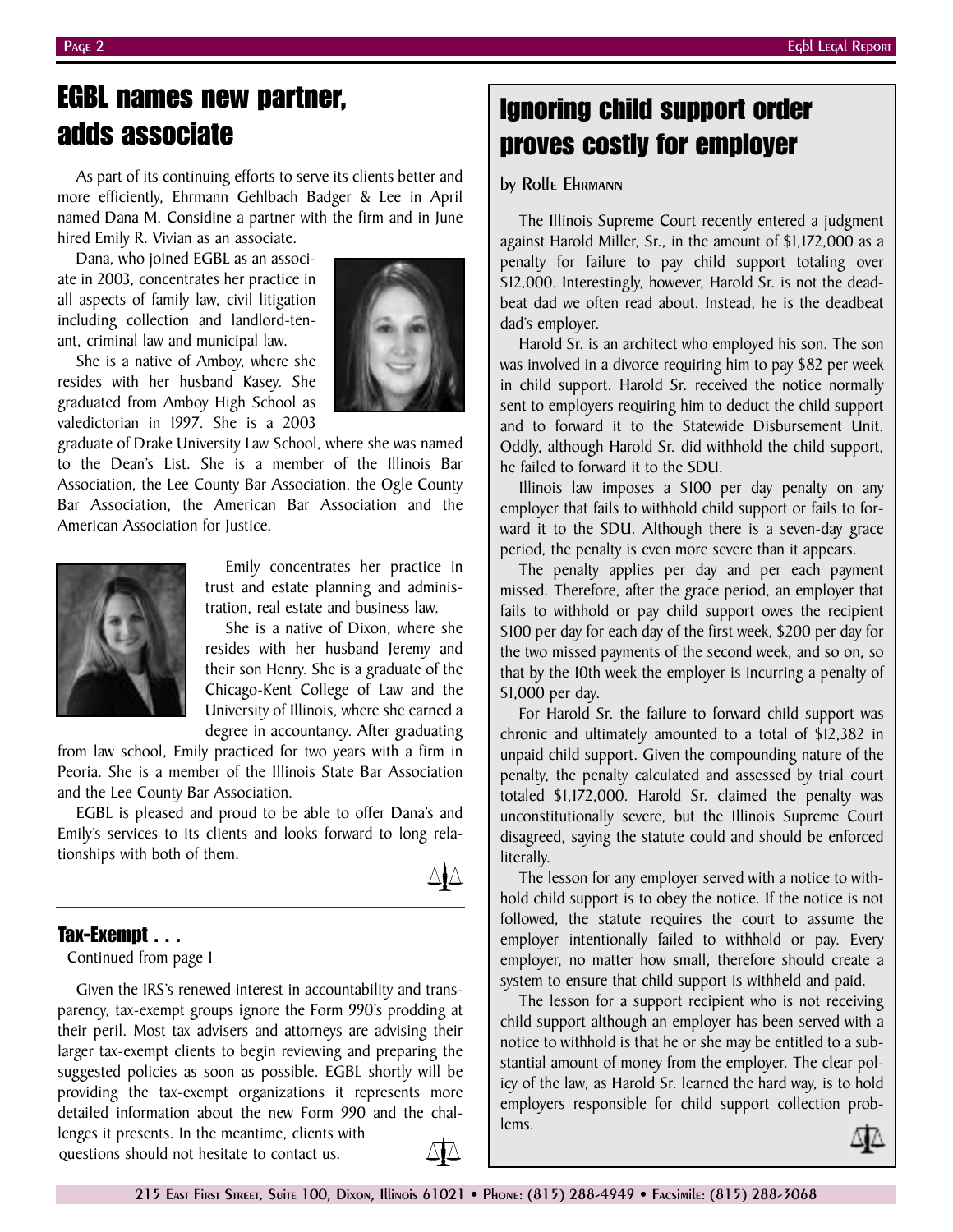### **Thorough estate planning requires anticipation of contingencies**

#### by David W. Badger

In our daily practices, we strive to use our experience and training to assist clients in identifying, considering and addressing problems they have not anticipated.

This is especially true in estate planning. We encourage clients to think about the unexpected when we are assisting them in the planning for wills and trusts. We know from experience that having a client spend a small amount of time and careful thought in the planning stage to address unexpected events can pay huge dividends.

One such unanticipated event (which unfortunately occurs with some regularity) is the death of a child. We urge clients to consider how they wish to dispose of their property if this occurs. For many individuals the answer is simple: The gift for the child should go to the children of the child. That

disposition can be easily stated in a will or trust.

Our clients also need to consider that the beneficiary designations they have selected for life insurance, annuities and payable on death accounts might not provide for that alternative gift to the child of the deceased child. In those instances, the perceived efficiencies of the direct beneficiary designations can cause a significant distortion of the client's estate plan, and the client is not then available to be asked what disposition he or she truly desires.

Another area we regularly address is when the child is the parent in a blended family. In the absence of a special direction, the law generally does not treat stepchildren equally with children. Therefore, if a client has stepchildren whom the client wants to have treated equally with natural born children,

that desire needs to be specifically addressed in the will or trust.

Finally, we also are able to address with our clients the management of a gift, which although originally intended for a child who is an adult, would pass to a minor if the child is not living. We can, in consultation with the client, provide for the appropriate management of that minor's gift until the minor reaches the age of majority.

Careful consideration by clients of the alternative disposition in the event an original will or trust beneficiary is not living is one of the hallmarks of careful and prudent estate planning. While the unexpected does not happen often, it occurs with enough regularity that thoughtful estate planning considers the alternatives.



### **New tax laws changes rules regarding home sales**

by Emily R. Vivian

On July 30, 2008, President Bush signed the Housing Assistance Tax Act of 2008, which restricts tax-free home sale gains for those who benefit from the exclusion after they convert their principal residence to a vacation home or rental property.

Currently, if a taxpayer has owned and used property as his or her principal residence for at least two of the five years preceding the sale of the home, the taxpayer may exclude from income up to \$250,000 of gain from the sale of the home. In most cases, the exclusion amount increases to \$500,000 for married taxpayers who file jointly.

After the Act takes effect on Jan. 1, 2009, however, gain from the sale of a principal res-

idence will not be excluded from income to the extent the property was not used as the taxpayer's principal residence. Taxpayers therefore will be required to calculate the amount of gain that is allocated to periods when the property was not used as their principal residence.

To calculate this gain, the total amount of gain is multiplied by the percentage of time the property was not used as the principal residence. However, nonqualified use does not include any portion of the five-year period that is *after* the last date the property is used as the principal residence.

In addition, nonqualified use does not include any period during which the taxpayer or spouse is serving on qualified official

extended duty (not to exceed an aggregate period of ten years), and nonqualified use does not include any other period of temporary absence due to change of employment, health conditions or other unforeseen circumstances as may be specified by the IRS (not to exceed an aggregate period of two years).

Because the Act is intended to restrict gain exclusion when property is transferred from a nonqualifying use to a principal residence, the new restrictions do not restrict gain exclusion when property is transferred from a principal residence to a nonqualifying use.



#### **Disability . . .**

Continued from page 1

other conditions not previously covered. Including bending and lifting within the coverage of the ADA also likely will be problematic for employers.

The definition of "major life activities" overturns the U.S. Supreme Court's 2002 definition of the term. The ADAAA also overturns the Court's 1999 decision that the

determination as to whether an individual is disabled should be made when considering mitigating measures, such as hearing aides, prosthetics and medication. Now, with the exception of eyeglasses and contact lenses, mitigating measures cannot be considered when determining whether an employee is disabled.

These recent changes suggest employers

should review job descriptions and disability policies and procedures to ensure they comply with the new law. Additionally, employers should review all denials of disability status and all rejected accommodations under the new standards so that any required changes can be made.